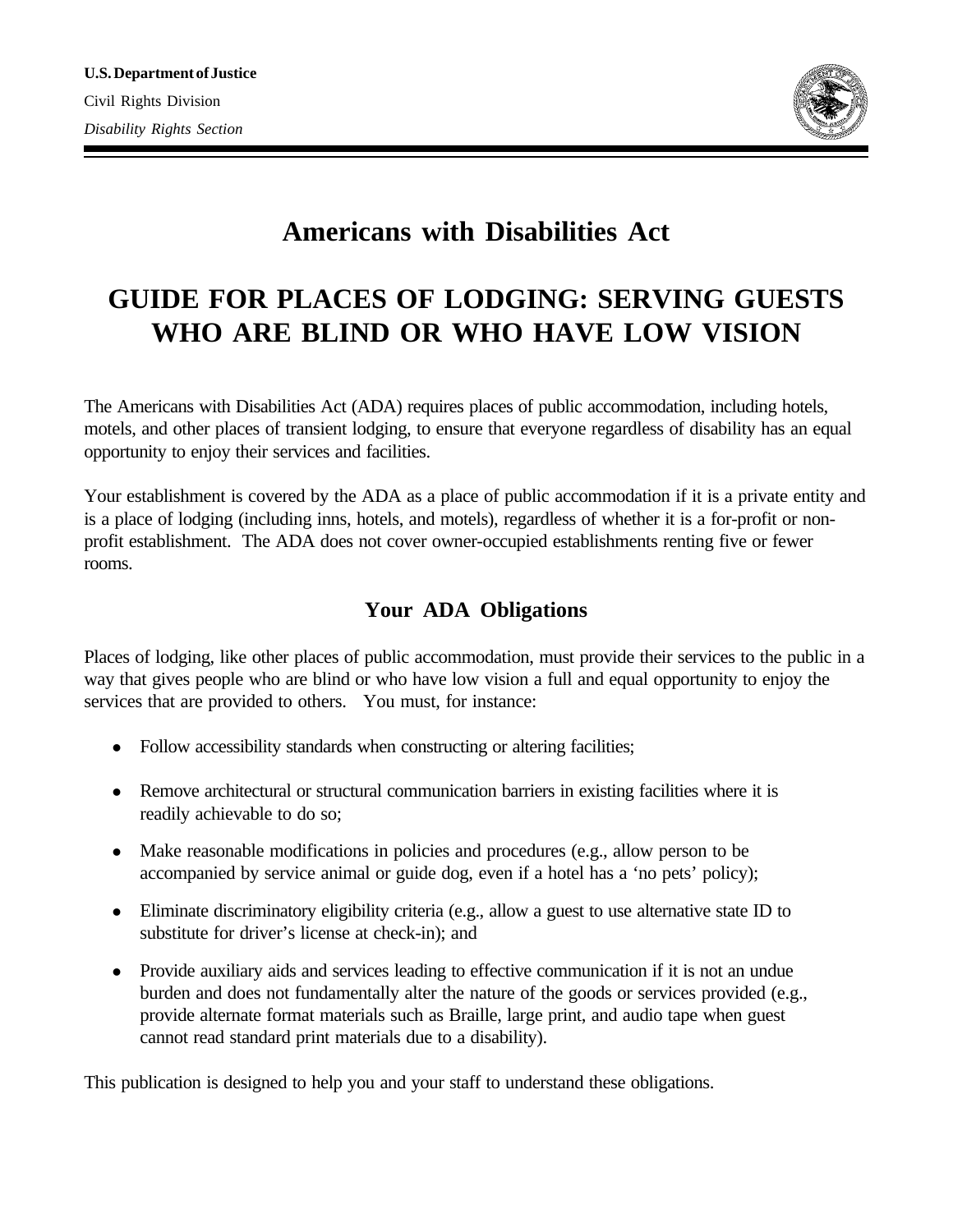The ADA gives businesses a certain degree of flexibility in meeting these obligations. If some steps are too costly or burdensome for you to undertake, you must use alternative methods that are not so costly or burdensome in order to afford people with disabilities as much access as possible to your goods and services.

To make sure your hotel and the services you offer do not discriminate against people who are blind or who have low vision, it is helpful to think about how guests use your hotel:

How do guests arrive at your hotel and what do they do once they get there? How do guests check-in and check-out? How do they move about your facilities? How are the rooms set up? What in-room guest services are provided? What other amenities are available?

## **People Who Are Blind or Who Have Low Vision**

Approximately 2.5 million people in the United States are "legally blind" – meaning that even with corrective lenses, they have less than 20/200 visual acuity or that their visual field is 20 degrees or less, regardless of acuity. Many of them have some residual vision. Only about 5% of blind people use Braille for reading; many people who are legally blind are able to read large print.

Many have "low vision." Many have eyesight that is better than 20/200 or a visual field that is greater than 20 degrees, but they have some significant impairment that substantially limits their ability to see well under different circumstances. In some people, the center of the field of vision is obscured. In others, the peripheral vision is obscured, as though they are looking through a tunnel. Others have conditions that cause glare to produce rapid eye strain.

Many people who are blind or who have low vision wear very thick glasses or very dark sunglasses. Others carry white canes. Still others use service animals such as guide dogs. Some walk with another person who serves as a sighted guide. Some who are legally blind or who have low vision do not use a cane or a guide dog or wear glasses of any kind.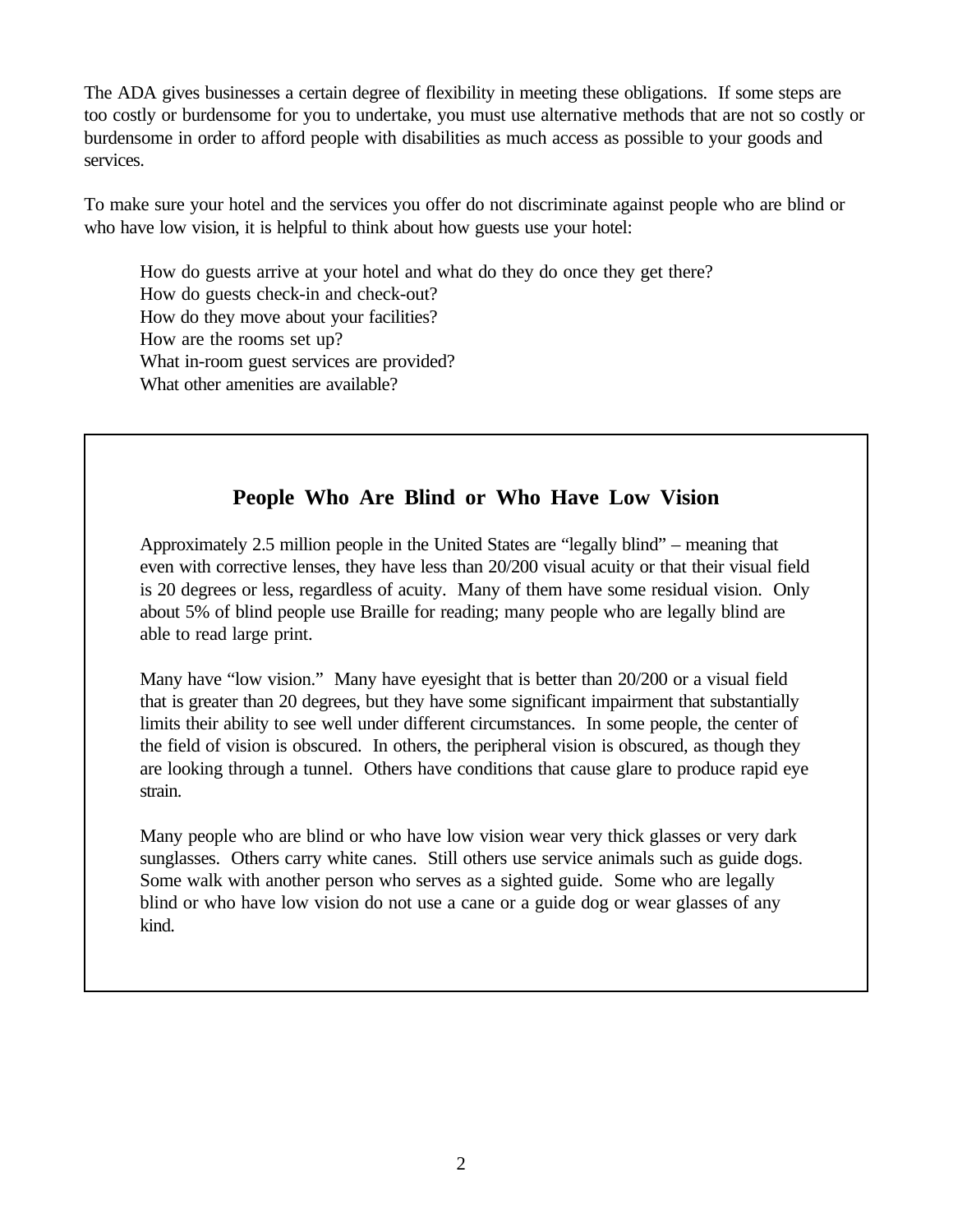#### **Arriving At the Hotel**

**Shuttle Buses**. If you provide shuttle bus services, those services are subject to the ADA. Your shuttle bus drivers should be trained to offer assistance to people who are blind or who have low vision. Staff should inform guests who are blind or who have low vision of the presence of the shuttle bus. Drivers should announce all stops to riders who are blind or who have low vision. Service animals such as guide dogs should be permitted to accompany their handlers. For other requirements applicable to shuttle buses, please contact the Department of Transportation at 1-888-446-4511 (voice; TTY users should use relay service) or review their information online (www.fta.dot.gov/office/civ.htm).

**Wayfinding**. Staff who assist guests at the front door should offer assistance to guests who are blind or who have low vision in finding the Registration Desk or other hotel facilities.

#### **Check-In and Check-Out Procedures**

**Front Desk**. Hotel staff working with guests who are blind or who have low vision should introduce themselves by giving their names and functions.

Do not make assumptions about the extent of a person's visual acuity. Instead, you should inform the guest what services – including alternate format materials such as Braille, large print, and audio cassette versions of printed material normally provided to guests – are available, offer assistance, and be guided by his or her response. Many hotels have found it helpful to have a package prepared for guests who are blind or who have low vision. This package might include items such as alternate format materials, a high contrast template to fit over the telephone keypad, and a list of available services, such as increased lighting in a guest room.

If a guest refuses assistance or an offer of a particular accommodation, the law requires you to respect this refusal. If your guest requests assistance, let him or her guide you in the most effective way of responding to the request. You should not ask a guest for documentation that he or she is blind or has low vision.

If more than one person is in a party with a person who is blind or who has low vision, you should treat the group as you would any other and communicate directly with whomever approaches and speaks to the desk clerk; if the person who is blind or who has low vision is the one to approach the desk and ask for a room, the staff should talk directly to him or her rather than any travel companions.

**Using Appropriate Language**. Use disability-sensitive language and etiquette. Using words such as blind, visually impaired, seeing, looking, watching television are acceptable words in conversation. Similarly, using descriptive language, including references to color, patterns, and the like, is appropriate. When referring to guests with disabilities, refer to the person first, then the disability.

**Forms and Documents**. Upon request, staff should read fully, and provide assistance in completing, registration folios, hotel bills, service request forms, and other documents. You may find it more helpful to your guests to provide frequently used documents – including registration instructions – in Braille, cassette tape or telephone recording, and large print. Many people who are legally blind or who have low vision are able to read documents printed in 18 or 20 point type in a sans serif font such as Arial.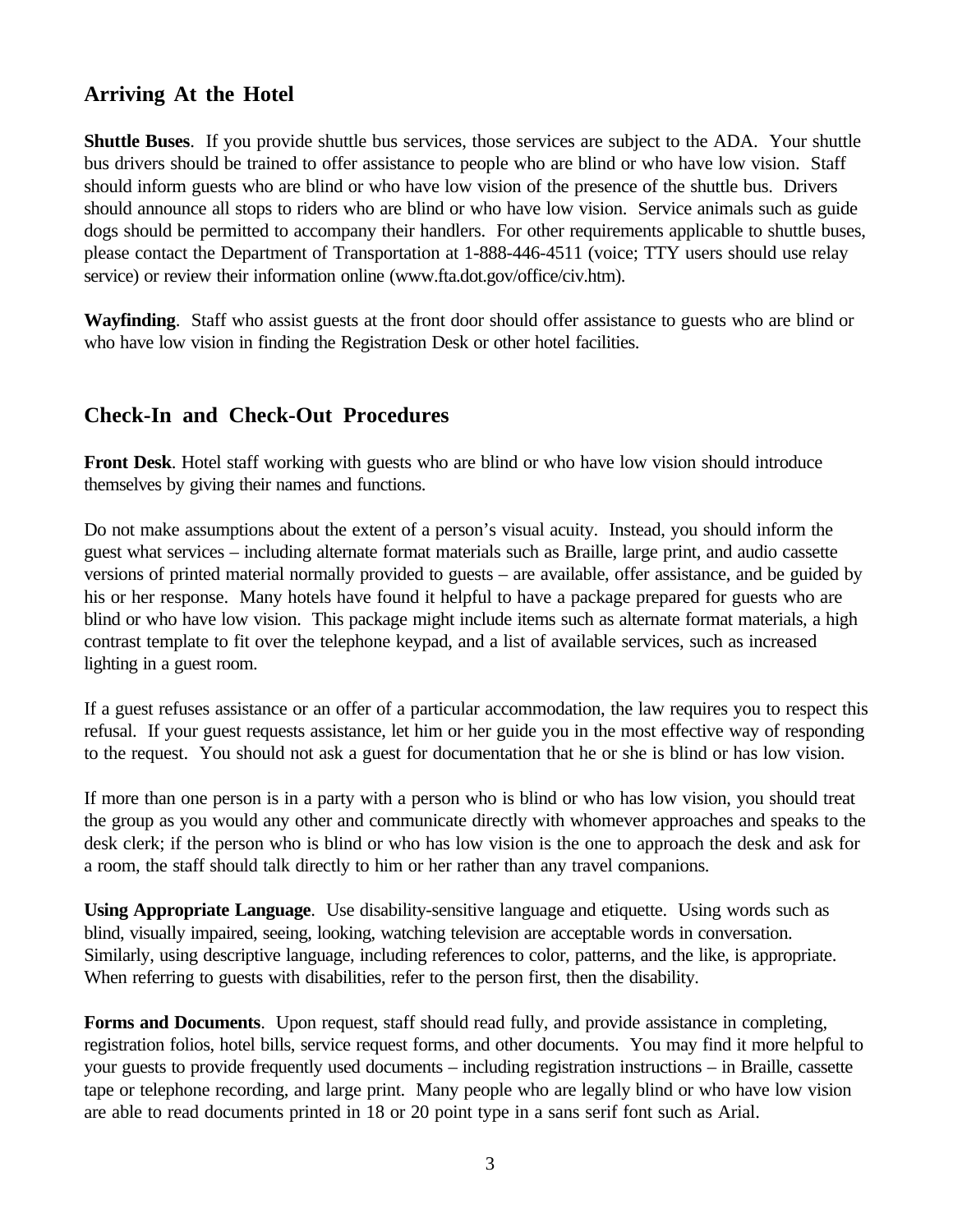**Payment**. When handing currency to a guest, bills should be individually identified and counted. Credit cards should be handed to guests after imprint, not simply laid on a counter or table. A piece of cardboard or a plastic or metal signature template can be used to indicate where a signature is required. Train your staff to simply place a cardboard edge horizontally below a signature line or orient the opening of a signature template wherever a signature is required.

**Room Keys**. Use of a passcard-type room key may be difficult for a guest who is blind or who has low vision. It is often not possible to determine by touch which way to place the card into the locking mechanism. One solution to this problem might be to place a small piece of tape on the card running in the same direction as the visual arrow and inform the guest as to its significance. Alternatively, a small corner of the card – on the side opposite the magnetic strip – can be clipped for easy tactile orientation.

**Room Selection**. Do not assume that a person who is blind or who has low vision will require or want to be placed in a room designated for people with disabilities. Just as you would with other guests, ask the person about his or her preferences. If someone is traveling with another person but they have requested separate rooms, ask whether they would prefer to be in adjoining rooms. For security reasons, most hotel receptionists inform the guest in writing of his or her room number. While guests who are blind or who have low vision should be told their room numbers orally, care should be taken so third parties do not overhear this information.

**Information in Alternate Formats**. Guests who are blind or who have low vision should be informed of all front desk information that is available to other guests through visual means – such as posted check-out times and acceptable methods of payment. All information that is available to others should be made available to people who are blind or who have low vision, in Braille, large print, audio recording, or orally. Some hotels have found it helpful to put all relevant information into a single package and inform guests who are blind or who have low vision of its availability at check-in.

**Reviewing the Bill**. Staff should give the guest a printed copy of his or her bill, even if the person cannot read standard print without assistance. If requested, you should also provide a large print copy. Staff should offer to review the entire bill with the guest in a way that respects the guest's privacy. When the person has checked out, offer to provide assistance in locating the shuttle bus or a taxi.

#### **Guide Dogs and Other Service Animals**

You must allow people with disabilities to go wherever guests are generally allowed, even when they are accompanied by guide dogs or other service animals. For detailed information about services animals, please refer to the Department of Justice's ADA guide, "Commonly Asked Questions About Service Animals in Places of Business."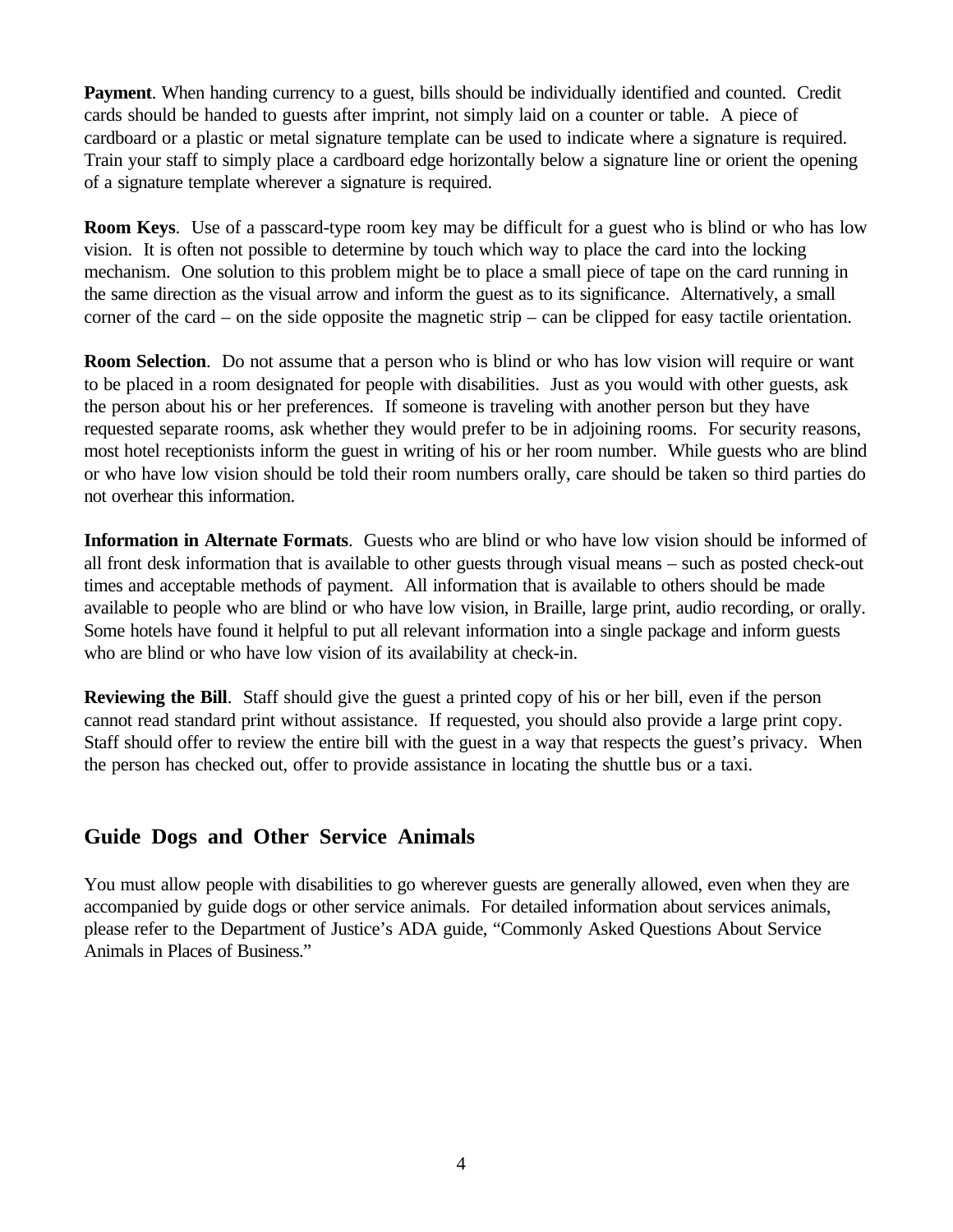#### **Moving Throughout Your Facility**

**Guiding Techniques**. It is a routine practice in many hotels to offer assistance to guests in finding their rooms and other facilities. It may be a reasonable modification of this practice to assist guests who are blind or who have low vision in wayfinding throughout their stay. If it appears that a guest would benefit from a sighted guide, you may identify yourself and offer assistance. If assistance is accepted, you may offer your arm to the guest. The guest will lightly hold your arm directly above the elbow. You should not pull or push the guest or hold his or her arm. Instead, relax and walk at a comfortable, normal pace. Allow the guest to walk a step or two behind you, and indicate changes in terrain, such as stairs, narrow spaces, and escalators, by hesitating briefly as you approach them and explaining what you are about to do. When seating the guest, ask if you may show him or her the back of the chair. If the response is yes, simply place the guest's hand on the chair back. When it is time for you to leave, indicate that you are leaving his or her presence. Staff should not touch or remove mobility canes unless requested to do so and should not interfere with service animals such as guide dogs.

**Verbalizing Directions**. When giving directions, do not point. Instead, explain the directions in words and be specific. Be sure to use right and left as they apply to the person who is blind. What is on your right is on the left of a person facing you. Indicate number of blocks to the department store and whether one proceeds right or left when exiting the hotel. Simply saying, "The department store is about six blocks down in that direction" is ineffective. Provide the address and, whenever possible, indicate such things as the number of doorways from the corner and distance. Similarly, be specific about directions to rooms within the hotel, e.g., "To find the Monroe Room, walk twenty feet forward, turn left, and it's the fifth room on your right."

**Architectural Barriers**. Assuming your place of lodging is not subject to the new construction and alteration provisions (discussed below), you must remove barriers to access for people with disabilities when it is 'readily achievable' for you to do so. The term 'readily achievable' means "easily accomplishable and able to be carried out without much difficulty or expense." The Department of Justice's title III regulation lists factors to determine whether an action is readily achievable. 28 C.F.R. § 36.104.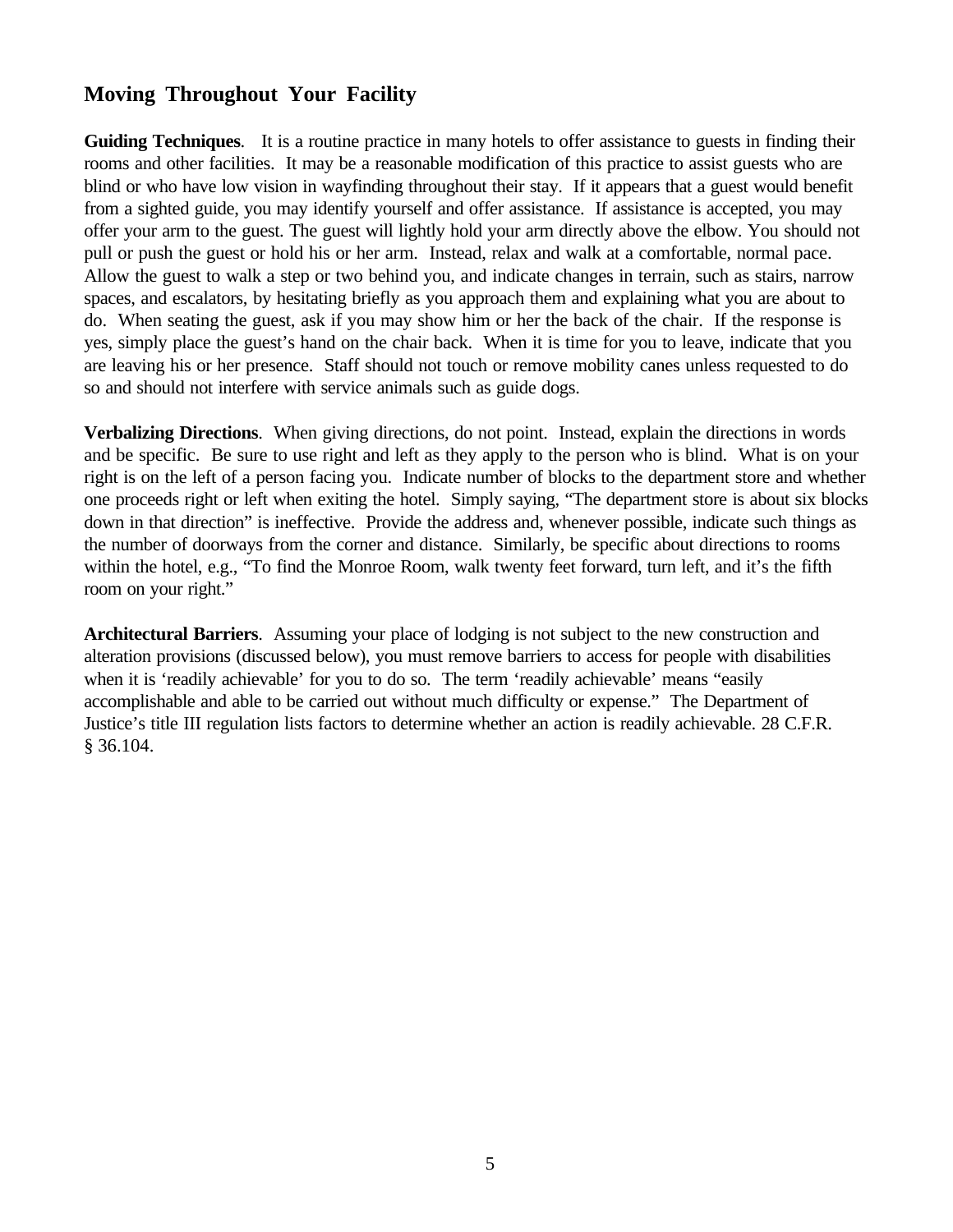**New construction and alteration requirements**. The ADA requires that newly constructed facilities, first occupied on or after January 26, 1993, meet or exceed the minimum requirements of the ADA Standards for Accessible Design (Standards). Alterations to facilities, spaces or elements (including renovations) on or after January 26, 1992, also must comply with the Standards. If you build a new facility or modify your existing one, (for example, work such as restriping the parking area, replacing the entry door or renovating the sales counter), make sure to consult the Standards and the title III regulations for the specific requirements. Renovations or modifications are considered to be alterations when they affect the usability of the element or space. For example, installing a new display counter, moving walls in a sales area, replacing fixtures, carpet or flooring, and replacing an entry door. However, simple maintenance, such as repainting a wall is not considered an alteration by the ADA.

The Standards can be found at Appendix A to the Department of Justice's title III regulation, 28 C.F.R. pt. 36. The entire regulation, including the Standards, is available online and from the Department of Justice's ADA Information Line. Contact information is listed below.

**Signs**. In newly constructed and altered facilities, signs that identify permanent rooms and spaces – including, but not necessarily limited to those identifying rest rooms, exits, or room numbers – must meet the following requirements, 28 C.F.R. pt. 36, App. A, "ADA Standards for Accessible Design," (Standards) § 4.1.3(16)(a):

- Raised and Braille letters or numbers (Standards § 4.30.4);
- Mounting location  $(\S 4.30.6)$ ;
- Color contrast  $(\S 4.30.5)$ ; and
- Non-glare surface  $(\S 4.30.5)$ .

Signs that provide direction to, or information about, functional spaces (§ 4.1.3(16)(b)) must comply with requirements for:

- Character proportion  $(\S 4.30.2)$ ;
- Character height  $(\S 4.30.3)$ ; and
- Finish and contrast between the characters and background (§ 4.30.5).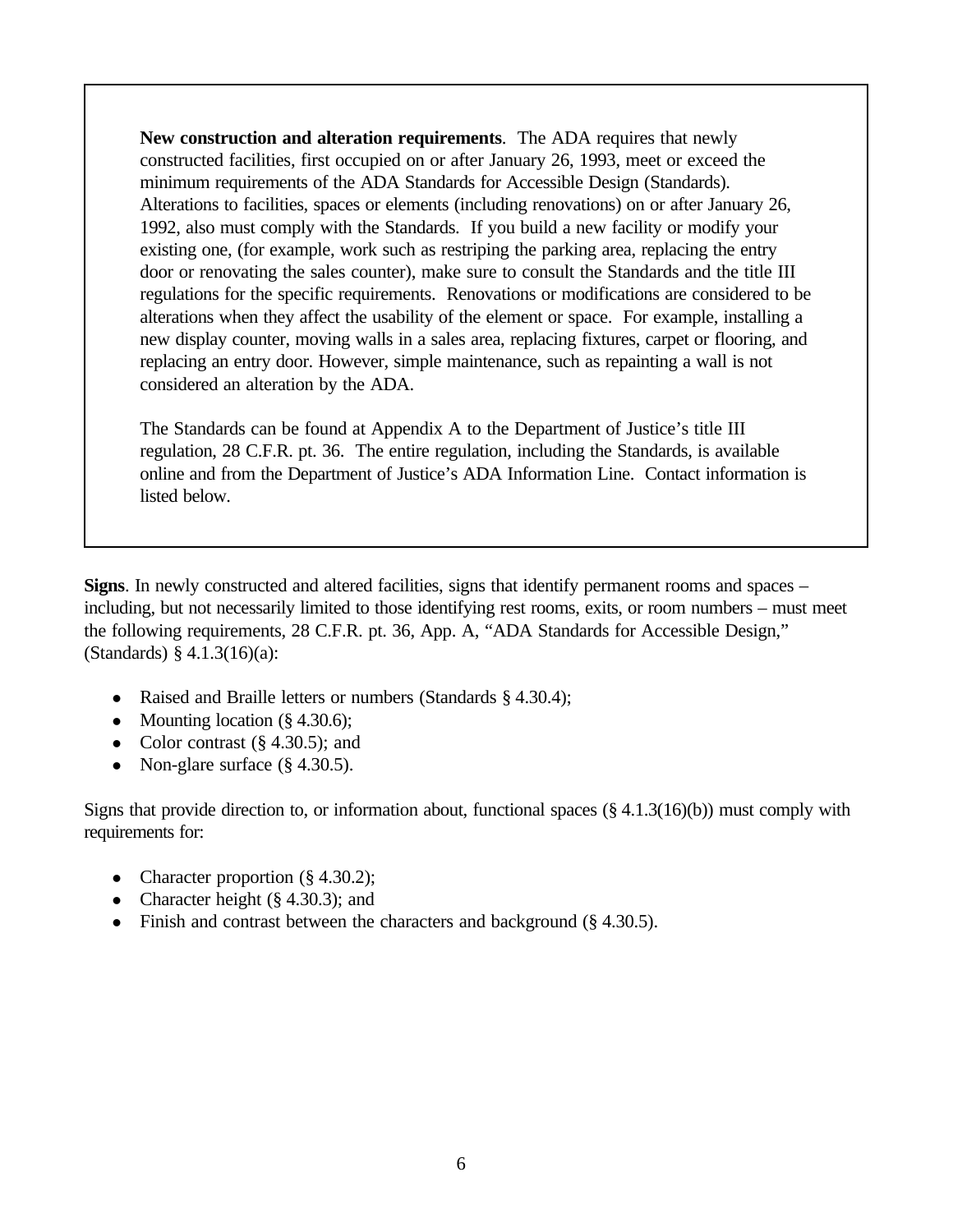**Elevators**. In newly constructed or altered facilities, elevators must comply with specific design standards regarding the following:

- Hall call button orientation, mounting location, and visual signals  $(\S 4.10.3)$ ;
- $\bullet$  Hall lantern audible and visual signals, size, and mounting location (§ 4.10.4);
- Raised and Braille characters on elevator hoistway entrances (door jambs), including mounting location and size (§ 4.10.5);
- Door protective and reopening devices  $(\S 4.10.6)$ ;
- Door and signal timing for hall calls  $(\S 4.10.7)$ ;
- Door delay for car calls  $(\S 4.10.8)$ ;
- Illumination levels  $(\S 4.10.11)$ ;
- Car control size, mounting height and location, and tactile, Braille, and visual indicators  $(\S$  4.10.12);
- Car position indicators  $(\S 4.10.13)$ ; and
- Emergency communications (§ 4.10.14).

Existing facilities must remove barriers to the extent that doing so is readily achievable.

## **Guest Rooms and In-Room Guest Services**

**Orientation to the Room.** Guests who are blind or who have low vision should be offered a thorough orientation to their guest rooms. If the guest accepts the offer, staff should explain the location of the bed, desk (and associated electrical outlet and data port, if provided), dresser, table and chairs, thermostat, television and remote control, light switches and lighting, closet, suitcase stand, and telephone. Staff should also offer to tell the guest how to operate the drapery controls and explain whether the curtains are open or closed and opaque or see-through. Staff should offer to turn the lights on for guests with low vision. If a microwave oven, coffee maker, or safe is provided, its location and operating instructions should also be given. When orienting the guest to the bathroom, staff should explain how to work the shower, where the linens, ice bucket, and glasses are located, and what complementary toiletries (shampoo, lotion, soap, etc.) are provided and how to distinguish them from each other. Staff may also offer to set up the iron and ironing board.

Staff should always inform guests as to the location of the nearest fire exit, using specific language such as, "In case of a fire, exit your room to the left. The emergency exit stairway will be the fifth door on your right."

It is also helpful to inform the guest as to the location of ice and soda dispensers, using similarly specific language.

Lighting. Many who are legally blind or who have low vision will appreciate an increase in the amount of available lighting in their rooms. Simply changing light bulbs to a higher wattage or providing extra floor and table lamps may make a significant difference to them. Some hotels inform guests who are blind or who have low vision of the availability of additional room lighting when they check in.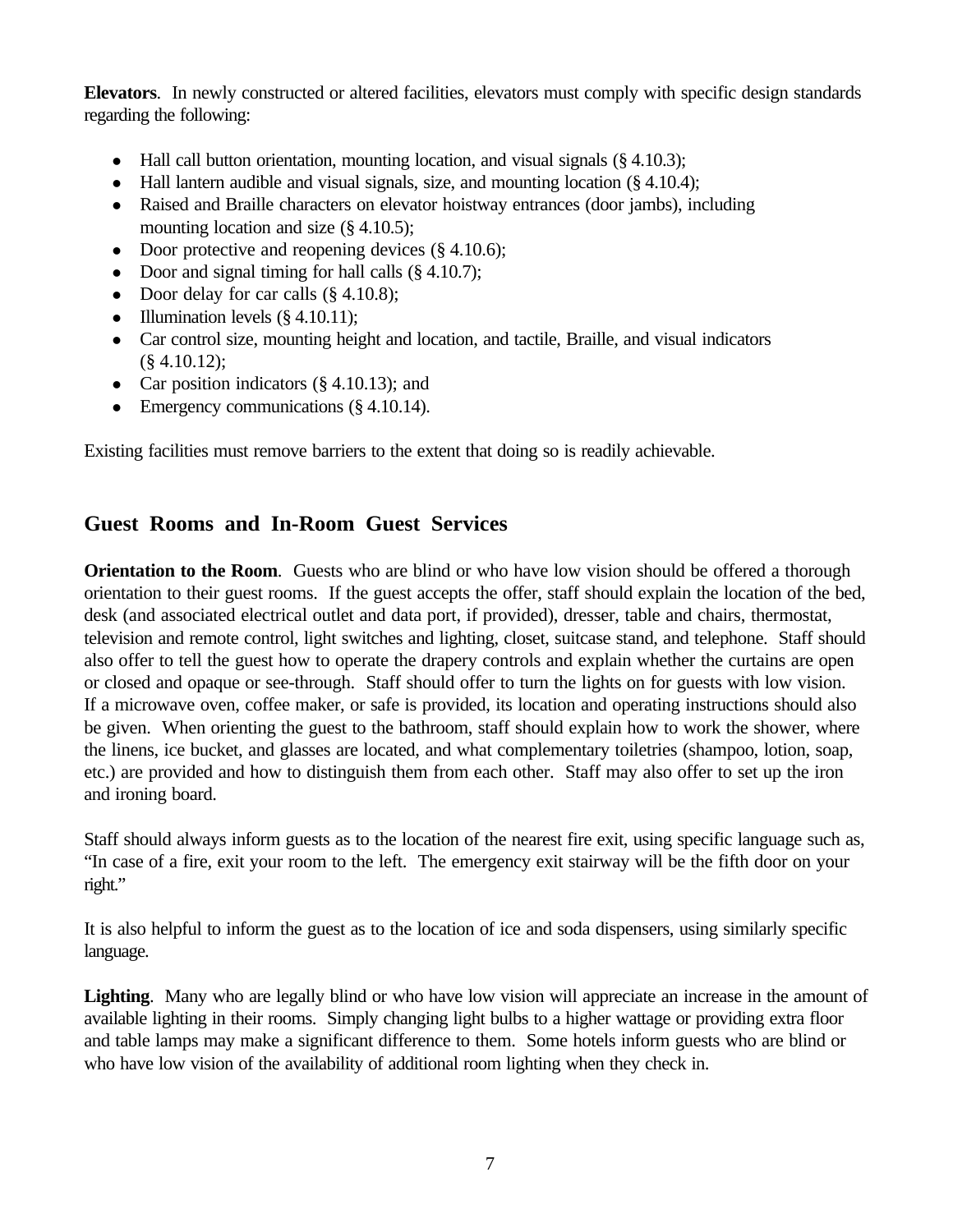**Instructions for Use**. During check-in, hotels should inform guests who are blind or who have low vision that the hotel will provide, free of charge, large print, Braille, and recorded instructions for all services for which print instructions are provided for guests. Some of the more common instructions include:

- Telephone including dialing instructions, local and long distance charges, and a list of the in-house numbers for room service, wake-up calls, etc.;
- Room service menus, hours of operation, and telephone number;
- Television including a list of available channels, instructions and charges for ordering inhouse movies, etc.;
- Thermostat including any automatic features, location of 'on' and 'off' switches, etc.;
- Laundry, valet, and water-conservation policies;
- Security instructions;
- Check-out policy.

Guests may require assistance when ordering movies or using other television features, as choices are only visual and change frequently.

Recorded instructions can be provided on a telephone answering machine or by loaning the guest a cassette recording and cassette player upon check-in. A reasonable, fully refundable deposit may be required for cassette players.

**Guest Room Telephones**. Many people who are legally blind or who have low vision find it very difficult to see individual numbers on dial pads and important graphics (e.g., for room service, front desk, etc.) on guest room telephones. Most guest room phones are in beige or another neutral color and do not have much contrast between the background color and the color in which graphic information and numbers are displayed. High contrast large print templates can be fashioned to fit over the telephone keypad. Such templates can greatly reduce the number of repeat calls to hotel operators by people who simply cannot see all of the information displayed on the telephone. Some hotels provide such templates in the package of information they provide upon check-in to guests who are blind or who have low vision.

**Emergencies**. Emergency evacuation instructions should be provided in a way that can be used effectively in the event of an emergency. One way to do this would be to hang Braille and large print evacuation instructions on the back of the door, adjacent to where they are posted for others to see. Audiotapes may not provide effective communication in the event of an emergency.

#### **Restaurants and Lounges**

When a guest who is blind or who has low vision is entering, leaving, or maneuvering through a restaurant, you should offer to provide assistance using the techniques described above in the section titled, "Sighted Guide Techniques."

**Seating arrangements**. Ask the guest about his or her lighting preferences. Would he or she prefer to be near a window? Would he or she prefer a table with strong lighting? If the guest will be eating from a buffet, would he or she prefer to sit near it? In any case, do not try to "hide" your guests with disabilities by placing them in secluded areas.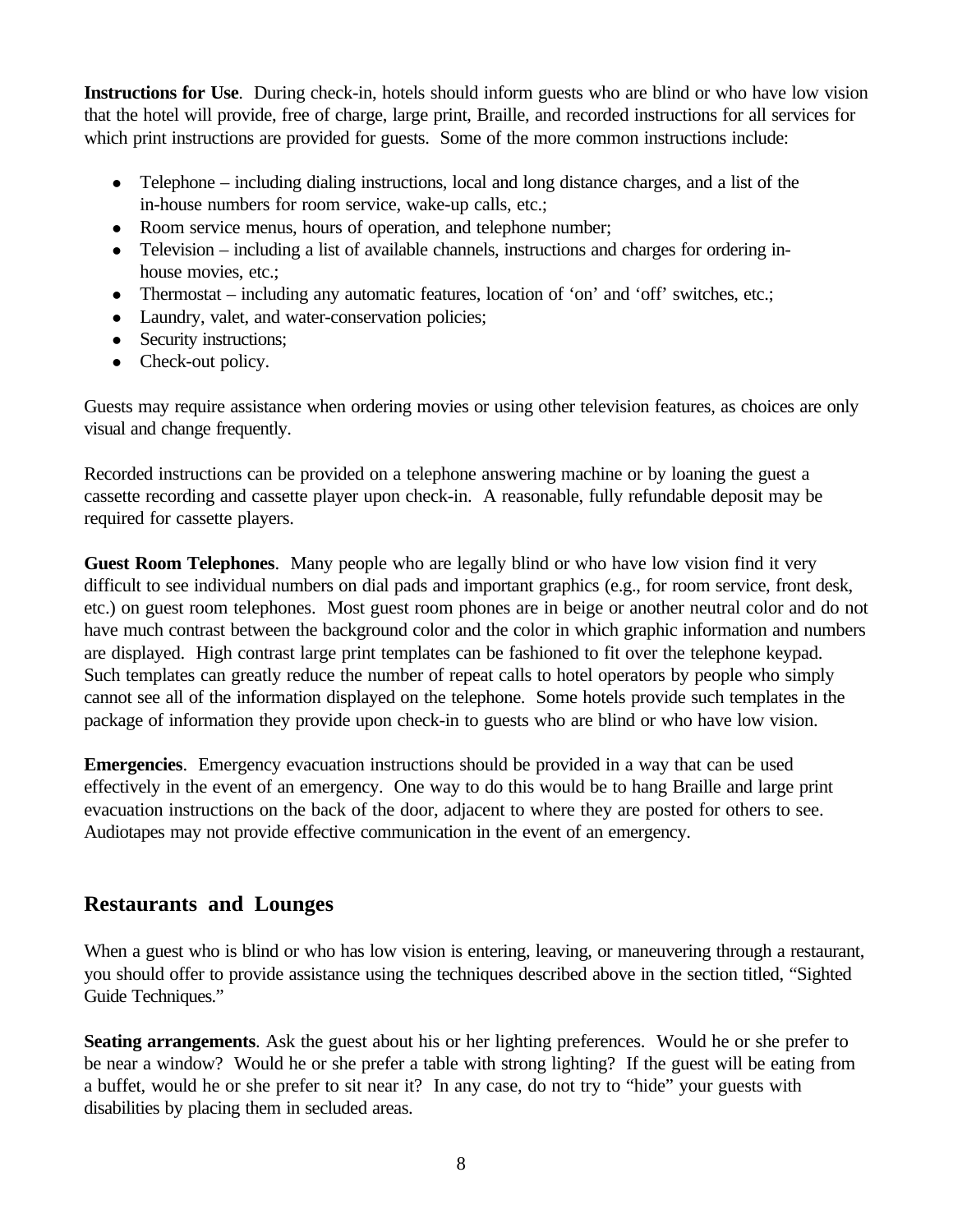**Buffets**. For buffet service, offer assistance in identifying and serving food on the buffet table. If one of the guest's hands is occupied by holding a cane or using a service animal, staff may offer assistance in carrying the food to the table.

**Menus**. Hotels should provide menus in alternate formats including Braille, large print, and audio recording. Additionally, staff should offer to read the menu, including listings and prices. When reading a menu, staff should first read broad categories of items and allow the guest to choose which categories are of interest. Do not rely on sighted companions to provide menu reading assistance, unless your guests indicate that is their preference.

**Assistance During the Meal**. Staff should ask guests who are blind or who have low vision whether they would like any assistance during the meal. Some guests may ask the wait staff to explain the arrangement of the tableware and describe the placement of food and beverage items as they are being served. One way to assist your guest would be to describe the location of the food or beverage using the face of a clock. For example, "Your meat is at 6 o'clock and your vegetables are at 3 o'clock." Staff should speak directly to people with disabilities, not to their nondisabled companions, when it their turn to order.

Because some guests who are blind or who have low vision may have difficulty locating their servers, staff should remember to return to the table from time to time, announce their presence, and ask whether the guests need anything else. Staff should also offer to assist guests who are blind or who hve low vision in locating restrooms.

**Paying the Bill.** With regard to reviewing the bill, handling currency and credit cards, and signing sales slips, restaurant staff should follow the same procedures discussed above in the section entitled "Check-In and Check-Out Procedures."

#### **Gift Shops**

Follow the techniques described above to help guests who are blind or who have low vision shop in your stores. Offer assistance with locating items and reading price tags. Identify individual bills when handing currency to a guest. Hand credit cards back to your guest, rather than leaving them on a counter. Provide signature templates or use a piece of cardboard to indicate where your guest should provide a signature.

#### **Recreational Facilities**

Guests who are blind or who have low vision generally have the same right to use your recreational facilities as others. Unless there is a legitimate safety reason why someone cannot use a facility  $-$  a sound reason that is not based on stereotypes and that cannot be ameliorated by providing auxiliary aids and services or making reasonable policy modifications – you cannot exclude them from recreational activities. An example of when it might be appropriate to exclude a blind person would be if your hotel offers a go-cart track and requires users to be licensed drivers, and the person is not a licensed driver. You cannot ask people who are blind or who have low vision to sign waivers of liability unless everyone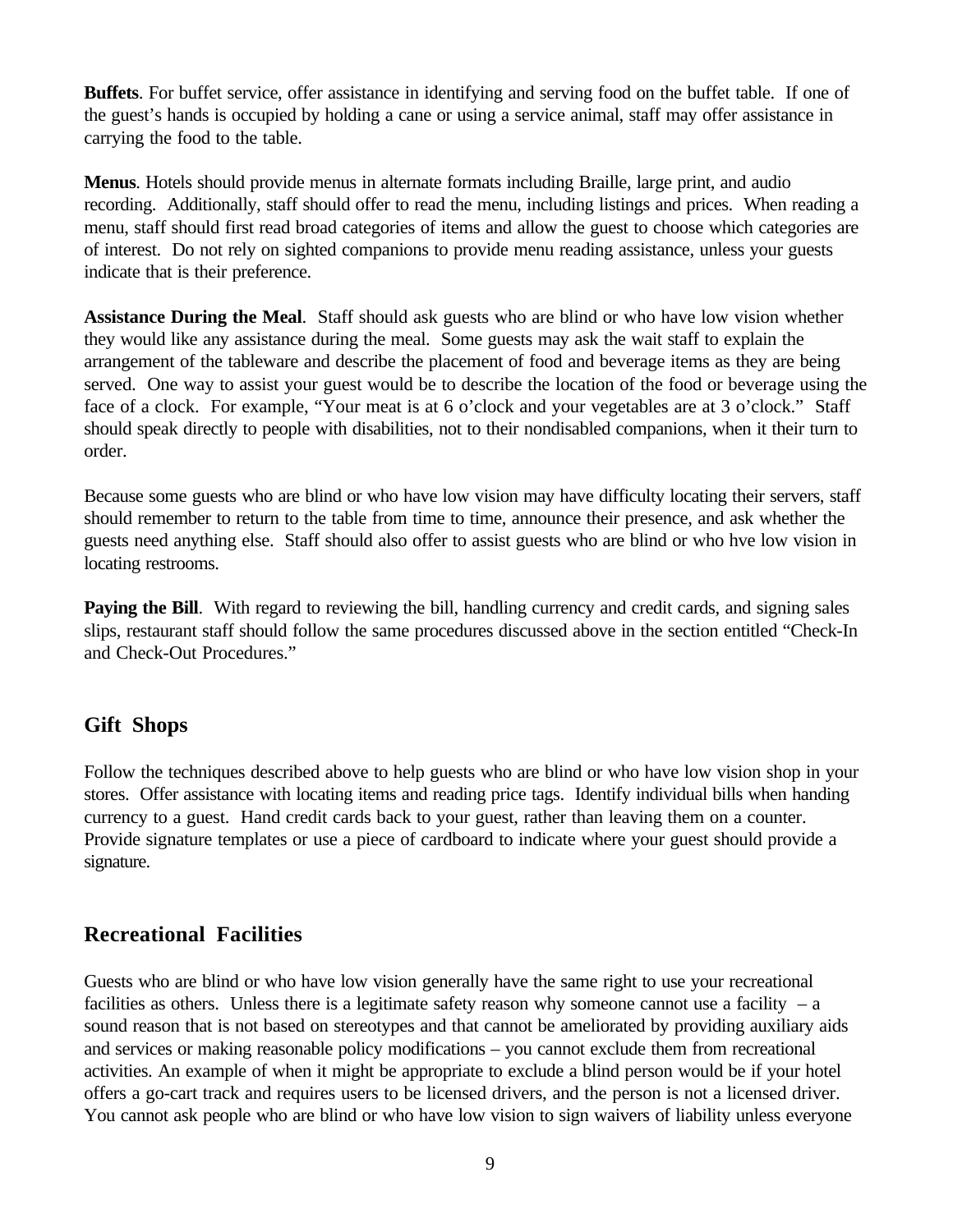who uses the equipment or amenities is also asked to do so. Any instructions for use – including hours of operation and safety rules – should be communicated orally to persons who are blind or who have low vision. If you use passcard-style keys for recreation areas, you should make those keys accessible to people who are blind or who have low vision, using the simple techniques described in "Check-In and Check-Out Procedures."

Additionally, it can be difficult or impossible for people who are blind or who have low vision to use electronic exercise equipment, if equipment controls are on a touchscreen or touchpad. Simply putting a piece of tape over the "on/off" button and informing your guests of the tape's significance can make the equipment more usable.

#### **Business and Conference Facilities**

You will find that the techniques described above to assist guests who are blind or who have low vision in moving throughout your hotel will also help them use your business and conference facilities.

#### **Staff Training**

Providing good training to your staff is perhaps the single most important step you can take towards meeting your ADA obligations. A training program should include each of the subjects discussed in this publication and should be updated on a regular basis. It is always a good practice to involve people who are blind or who have low vision in the development of your training programs.

#### **Tax Credits and Deductions**

To assist businesses with complying with the ADA, Section 44 of the IRS Code allows a tax credit for small businesses and Section 190 of the IRS Code allows a tax deduction for all businesses. The tax credit is available to businesses that have total revenues of \$1,000,000 or less in the previous tax year or 30 or fewer full-time employees. This credit can be up to \$5,000 annually – reimbursement for 50% of your eligible access expenditures in a year, for expenditures between \$250 and \$10,250. The tax credit can be used to offset the cost of undertaking barrier removal and alterations to improve accessibility; providing accessible formats such as Braille, large print, and audio tape; making available a sign language interpreter or a reader for guests or employees, and for purchasing adaptive equipment. The tax deduction is available to all businesses with a maximum deduction of \$15,000 per year. The tax deduction can be claimed for expenses incurred in barrier removal and alterations.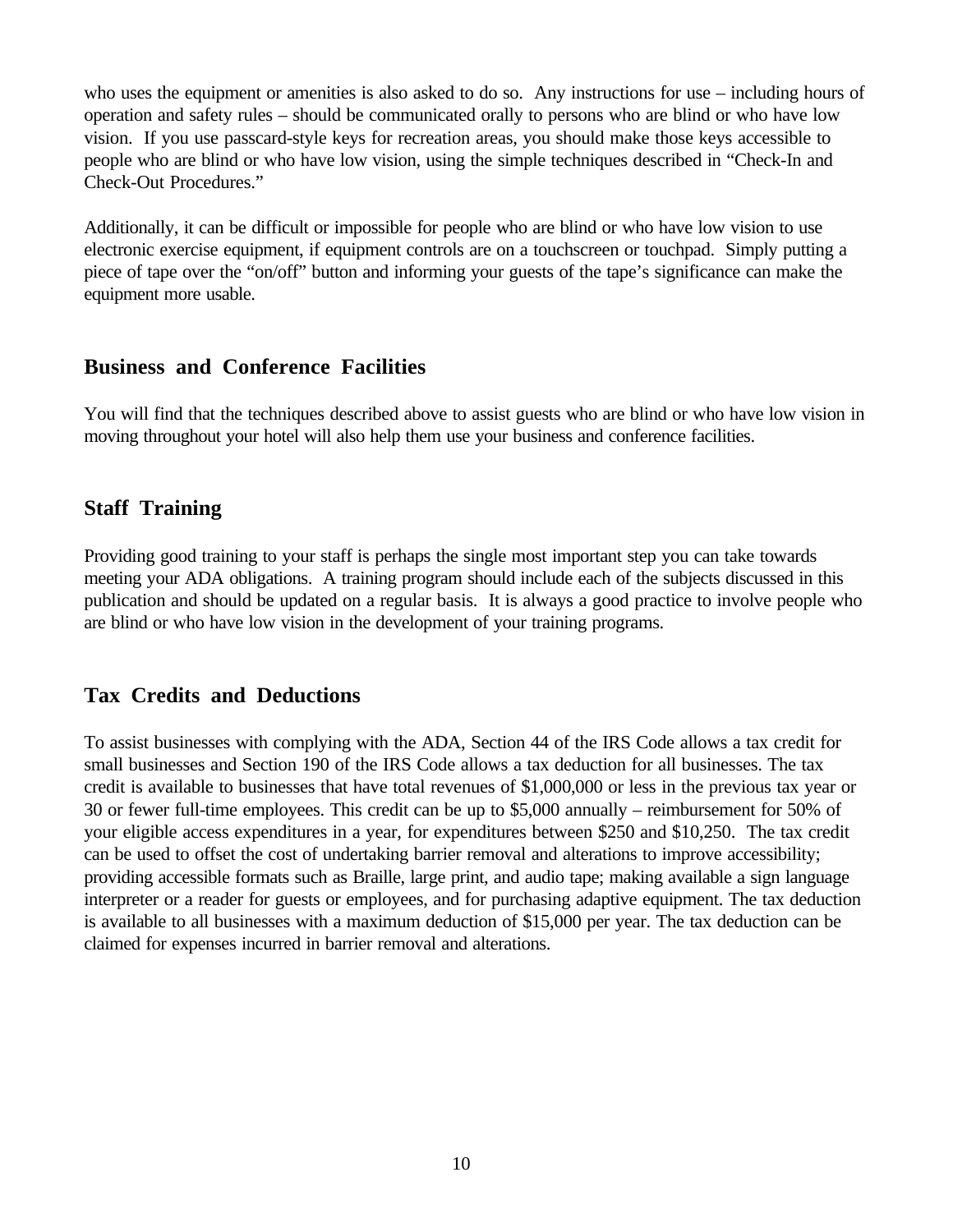## **Sources of Technical Assistance**

## **Department of Justice's ADA Information Line**

The ADA Information Line is available during weekdays to provide technical assistance on the ADA Standards for Accessible Design and other ADA provisions applying to businesses, non-profit service agencies and state and local government programs. It also provides a 24-hour automated service for ordering ADA materials. This free service provides answers to general and technical questions about ADA requirements and is a source for free ADA materials including the ADA Standards for Accessible Design. You may reach the ADA Information Line at:

#### **800-514-0301 (voice) 800-514-0383 (TTY)**

ADA information is also available on the Department's ADA Home Page:

#### **www.usdoj.gov/crt/ada/adahom1.htm**

#### **Other Documents Available from the Department of Justice**

- Commonly Asked Questions About Service Animals in Places of Business;
- "Self-Evaluation Checklist for Hotels and Motels to Ensure Access to Services and Facilities by Customers Who Are Blind, Deaf-Blind, or Visually-Impaired;"
- "Common ADA Errors and Omissions in New Construction and Alterations;"
- "Common ADA Problems at Newly Constructed Lodging Facilities**;**"
- "ADA Checklist for New Lodging Facilities;"
- "Five Steps to Make New Lodging Facilities Comply With the ADA."
- Title III regulation, including the ADA Standards for Accessible Design;
- Title III Technical Assistance Manual;
- Tax Incentives Packet on the Americans with Disabilities Act; and
- "Accommodating All Guests: The Americans with Disabilities Act and the Lodging Industry," which was prepared in conjunction with the American Hotel & Motel Association.